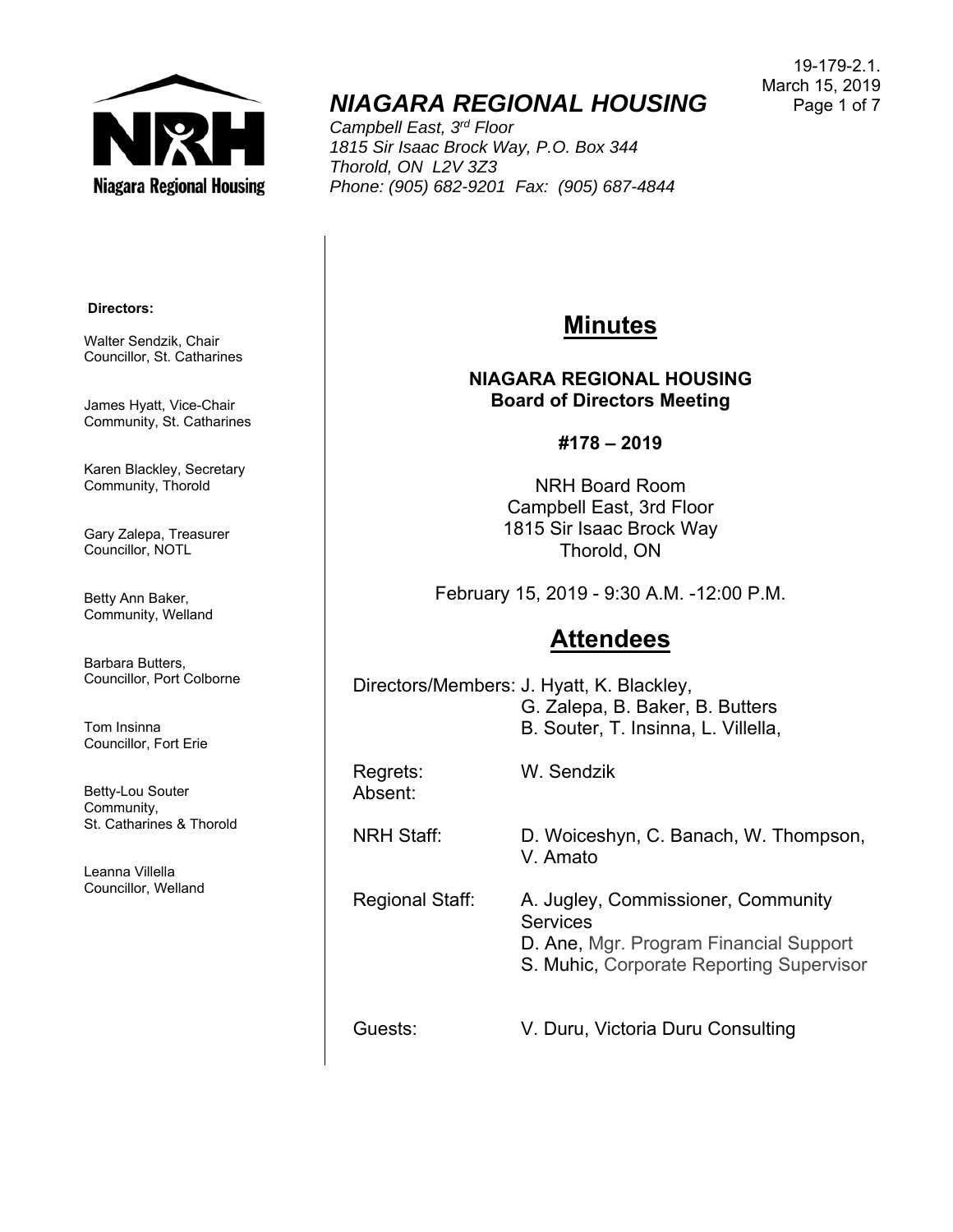A quorum being present, the meeting was called to order at 9:00 A.M.

### **1. Adoption of Agenda/Declaration of Conflict**

J. Hyatt requested that *Affordable Housing Initiative* be added to the agenda under Other **Business** 

*Moved by G. Zalepa Seconded by B. Souter*

#### *That the agenda be ADOPTED as amended.*

#### **2. Approval of Minutes**

2.1. Minutes of the January 11, 2019 Meeting

 *Moved by K. Blackley Seconded by T. Insinna*

#### *That the minutes of the January 11, 2019 meeting be ADOPTED.*

 *CARRIED* 

*CARRIED* 

- 2.2. Business Arising
	- 2.2.1. Carlton Street Development Update #22 February 1, 2019 19-178-2.2.1.
	- 2.2.2. Budget Snapshot of Carlton St. New Development as of February 4, 2019  $-19-178-2.2.2$
	- 2.2.3. Roach Ave., Welland Intensification Update #5 as of February 4, 2019 – 19-178-2.2.3.
	- 2.2.4. Budget Snapshot of Roach Ave., Welland Project as of February 4, 2019 - 19-178-2.2.4.

*Moved by T. Insinna Seconded by G. Zalepa* 

*That the NRH Board of Directors RECEIVE 19-178-2.2.1., Carlton Street Development Update #22, 19-178-2.2.2. Budget Snapshot of Carlton St. New Development, 19-178-2.2.3. Roach Ave., Welland Intensification Update #5 and 19-178-2.2.4. Budget Snapshot of Roach Ave., Welland Project, for information.* 

*CARRIED* 

#### 2.2.5. By-Law #1 – 19-178-2.2.5.

Concern was expressed at the possible loss of all experienced directors in an election year.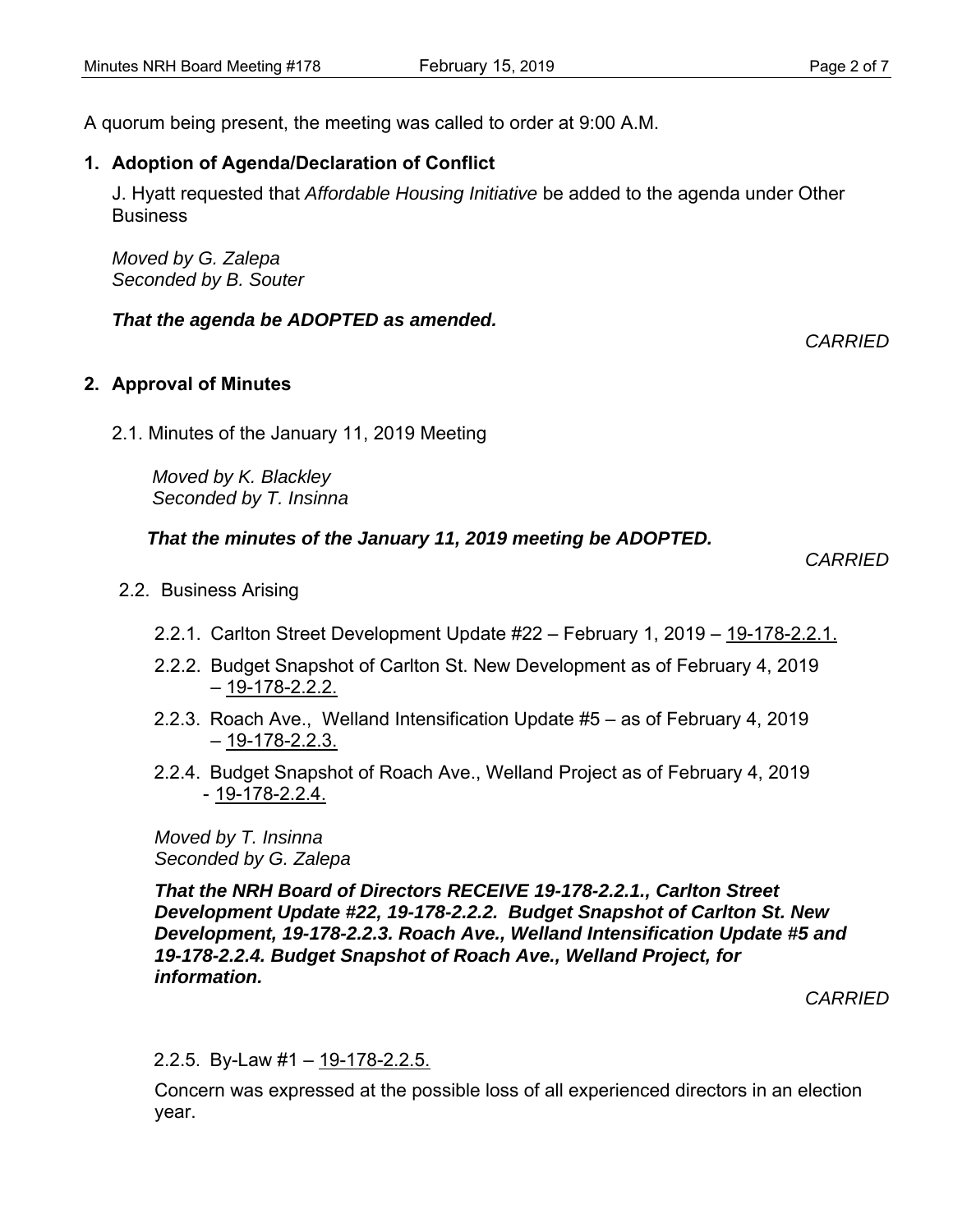*Moved by L. Villella Seconded by T. Insinna* 

*That the NRH Board of Directors ADOPT the revised By-Law #1 as presented in 19- 178-2.2.5. with an amendment to the term Community Directors serve in election years, to two years; and, That the revised By-Law #1 be brought back to the next meeting.* 

*CARRIED* 

- 3. Presentation see item 11.
- 4. Staff Reports
	- 4.1. 2018 Year-End Transfer Report 19-178-4.1.

*Moved by K. Blackley Seconded by B. Baker* 

*That the Niagara Regional Housing (NRH) Board of Directors APPROVE the following recommendations:* 

- *1. That the following 2018 year-end surplus transfers totaling \$2,689,169 BE APPROVED* 
	- *a) \$2,565,605 transfer to the NRH Reserve to fund future housing provider capital costs*
	- *b) \$117,675 transfer to the NRH Owned Units reserve to fund annual capital requirements*
	- *c) \$5,889 transfer to the NRH Rent Supplement Reserve to fund continuing in-situ rent supplements*
- *2. That this report be REFERRED to the March 20, 2019 Corporate Services Committee (CSC) meeting.*

#### CARRIED

Staff was directed to provide Councillor Directors with additional information regarding crisis on the Housing Provider side and what is necessary to preserve half of the existing affordable social housing units in Niagara; give specific examples.

Action by: D. Woiceshyn

4.2. Banking Resolution –19-178-4.2.

*Moved by G. Zalepa Seconded by T. Insinna*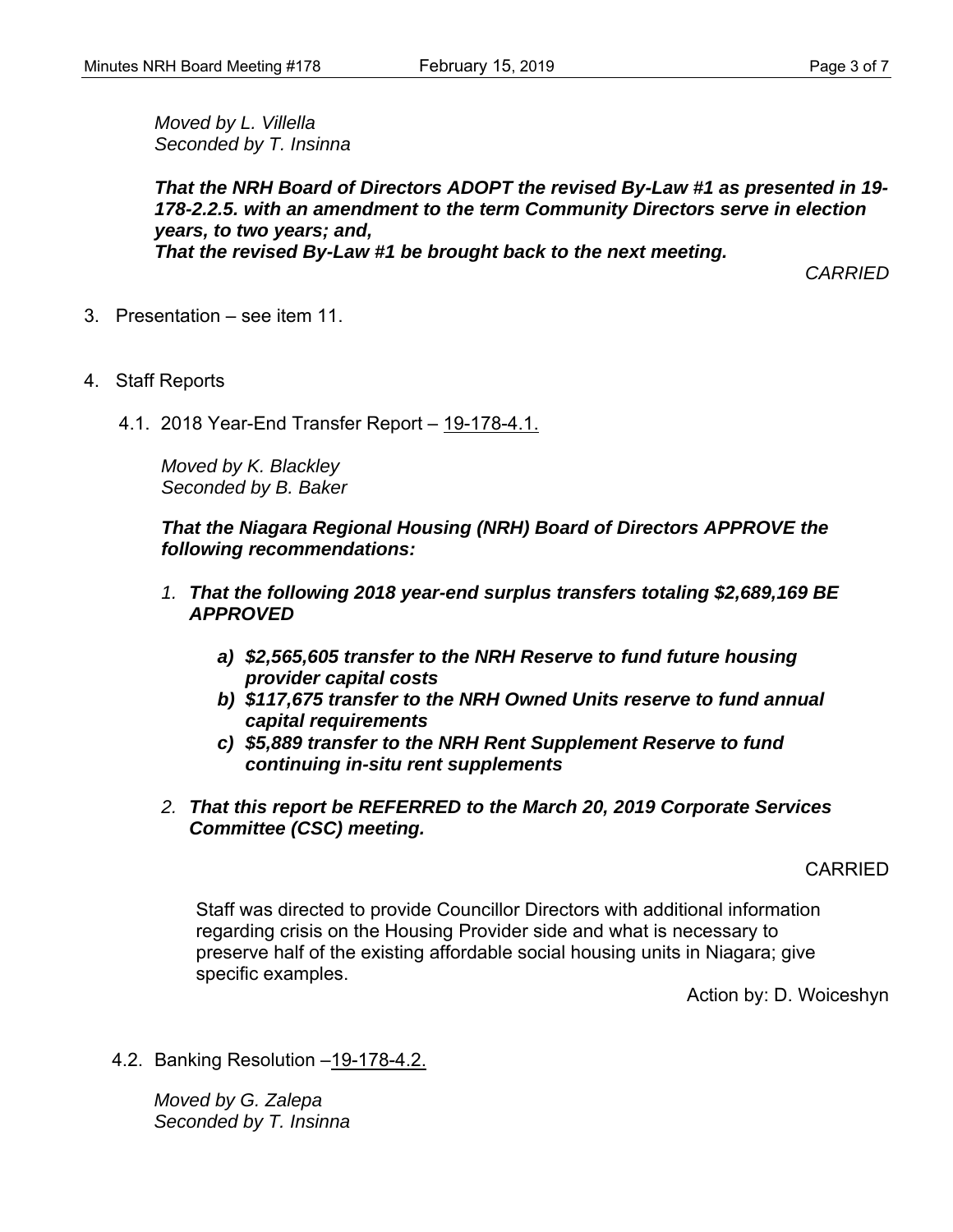*That, Niagara Regional Housing Board of Directors APPROVES:* 

- *Signing authority for the corporation as defined in this report; and,*
- *The Resolution Regarding Banking with the Royal Bank. (Appendix A)*

*CARRIED* 

4.3. NRH 4<sup>th</sup> Quarter 2018 Report to Board and Council – 19-178-4.3.

*Moved by T. Insinna Seconded by L. Lillella* 

*That Niagara Regional Housing Quarterly Report October 1 to December 31, 2018 be APPROVED and FORWARDED to the Public Health and Social Services Committee and subsequently to Regional and Municipal Councils for information.* 

*CARRIED* 

**5.** New Business

There was no new business

- 6. Chief Executive Officers Report
	- 6.1. Financial Operating Statements as at December 31, 2018 19-178-6.1.

*Moved by B. Butters Seconded by K. Blackley*

#### *That the NRH Board of Directors RECEIVE the Financial Operating Statements as at December 31, 2018.*

*CARRIED* 

6.2. Request to Determine NRH Board Representation on Hybrid Model Implementation Plan Joint Taskforce – 19-178-6.2.

*Moved by G. Zalepa Seconded by B. Butters* 

*That the Board of Directors DESIGNATE B. Souter and J. Hyatt as the NRH Board representatives to participate in the Hybrid Model Implementation Plan Joint Taskforce should they be required.* 

*CARRIED* 

The new Directors wanted to know why the ASD was necessary; what needs to be fixed that cannot be accomplished from within the existing structure?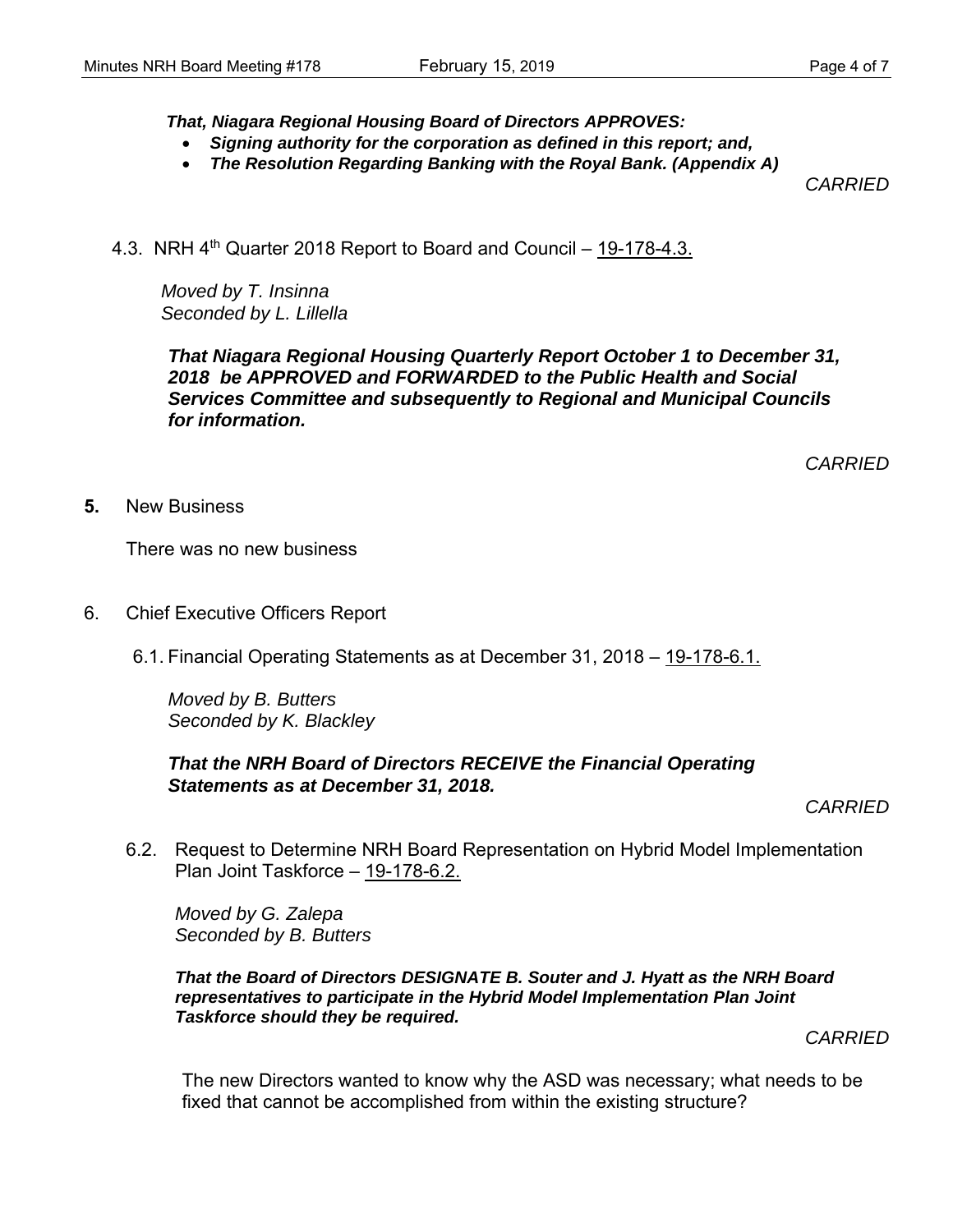The following links to background information were provided:

https://www.niagararegion.ca/council/Council%20Documents/2018/COTW-agendajuly-19-2018.pdf

- Commissioner Community Services presentation starts on page 3
- NRH presentation starts on page 27 (A Response to Niagara Region Regarding the Ernst & Young ASD Report)
- NRH Board/Wayne Hussey response starts on page 34
- Commissioner Community Services Staff Report on the Proposed Hybrid Model within the Alternative Service Delivery Review of Social Housing starts on page 45

https://www.niagararegion.ca/council/Council%20Documents/2018/council-agendaoct-04-2018.pdf

- NRH presentation starts on page 8 (Considerations for Implementation of Hybrid Model)
- NRH CEO/Commissioner Community Services Follow-up Joint Staff Report on the Proposed Hybrid Model within the Alternative Service Delivery Review of Social Housing starts on page 210
- *6.2.a.* Excerpts from Report on ASD Review of Social Housing-Phase II – 19-178-6.2.a. – provided for background information.
- D. Ane left at  $9:55$  A M.
- 7. Committee Meeting Minutes

No minutes.

- 8. For Information
	- 8.1. Consent Agenda Memo 19-178-8.1.

*Moved by G. Zalepa Seconded by B. Baker* 

*The NRH Board of Directors RECEIVE item 19-178-8.1., Consent Agenda Memo for information.* 

*CARRIED* 

- 9. Other Business
	- 9.1. Affordable Housing Initiative 19-178-9

J. Hyatt distributed and reviewed a document regarding the goal of the Development Committee and steps to developing more affordable housing in Niagara, along with a sample of the letters sent to Niagara Mayors requesting surplus land.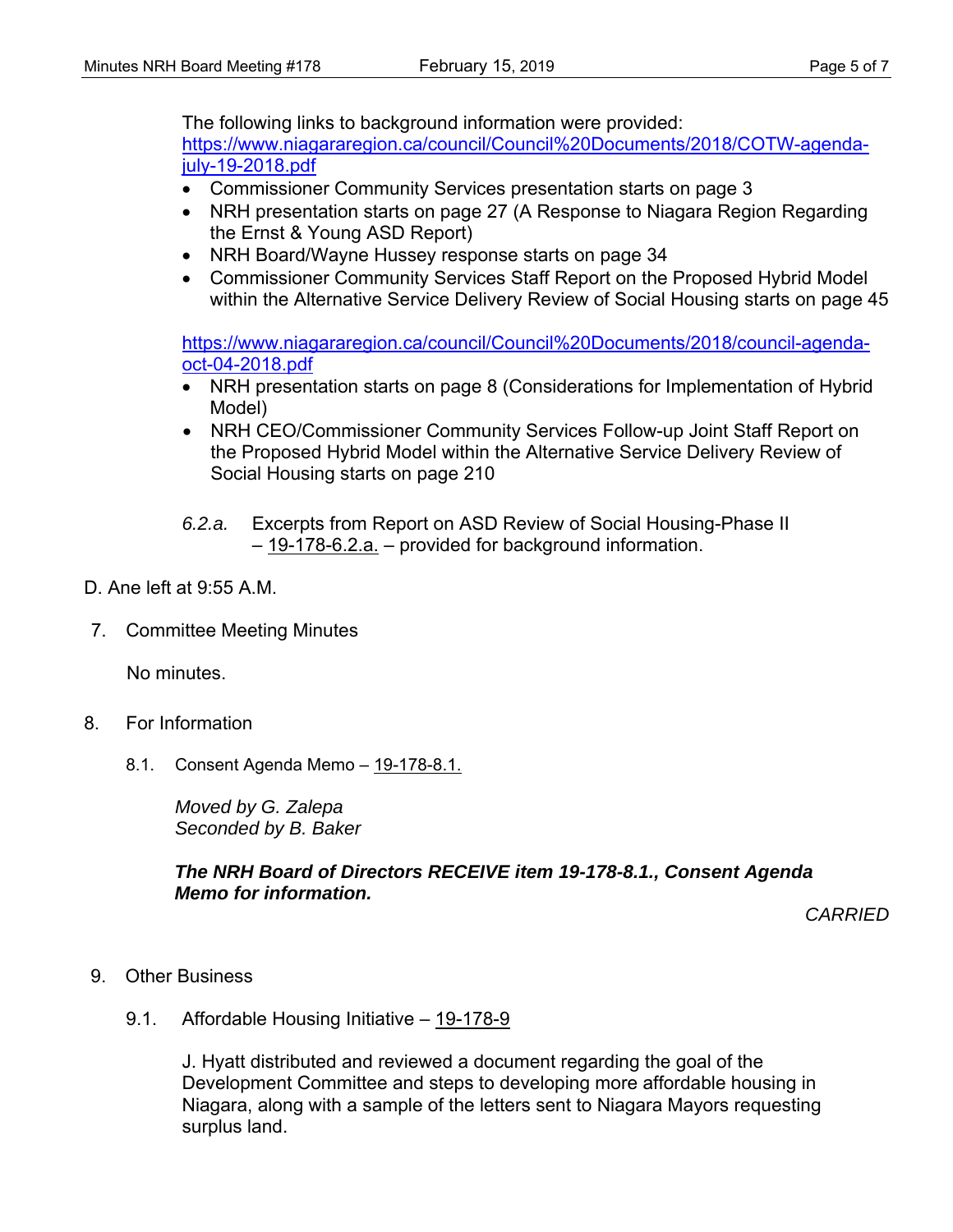10. **Closed Session** – 10:06 A.M.

With the exception of D. Woiceshyn, C. Banach, and V. Amato, all staff left the meeting.

*Moved by G. Zalepa Seconded by K. Blackley* 

*That the NRH Board of Directors MOVE INTO closed session to receive information of a confidential nature regarding litigation or potential litigation, including matters before administrative tribunals, affecting the municipality or local board – Stamford Kiwanis and Carlton St. updates, and personal matters about an identifiable individual including municipal or local board employees – Staffing update.* 

*CARRIED* 

- 10.1. Stamford Kiwanis Update
- 10.2. Carlton Street Legal Update 10.2.1. Statement 10.2.2. Fees
- C. Banach left the meeting.
- 10.3. Staffing Update 10.3.1. Mercer Report

10.a. 10:15 A.M.  *Moved by B. Butters Seconded by B. Souter* 

*That the NRH Board of Directors RISE with report.* 

*CARRIED* 

10.b. *Moved by G. Zalepa Seconded by B. Butters* 

- *1. That the NRH Board of Directors RECEIVE the verbal reports regarding Stamford Kiwanis and Staffing Issues, for information.*
- *2. That confidential reports IC 19-178-10.2.1. & IC 19-178-10.2.2. regarding Carlton St. Statement and Legal fees be RECEIVED for information.*

*CARRIED*